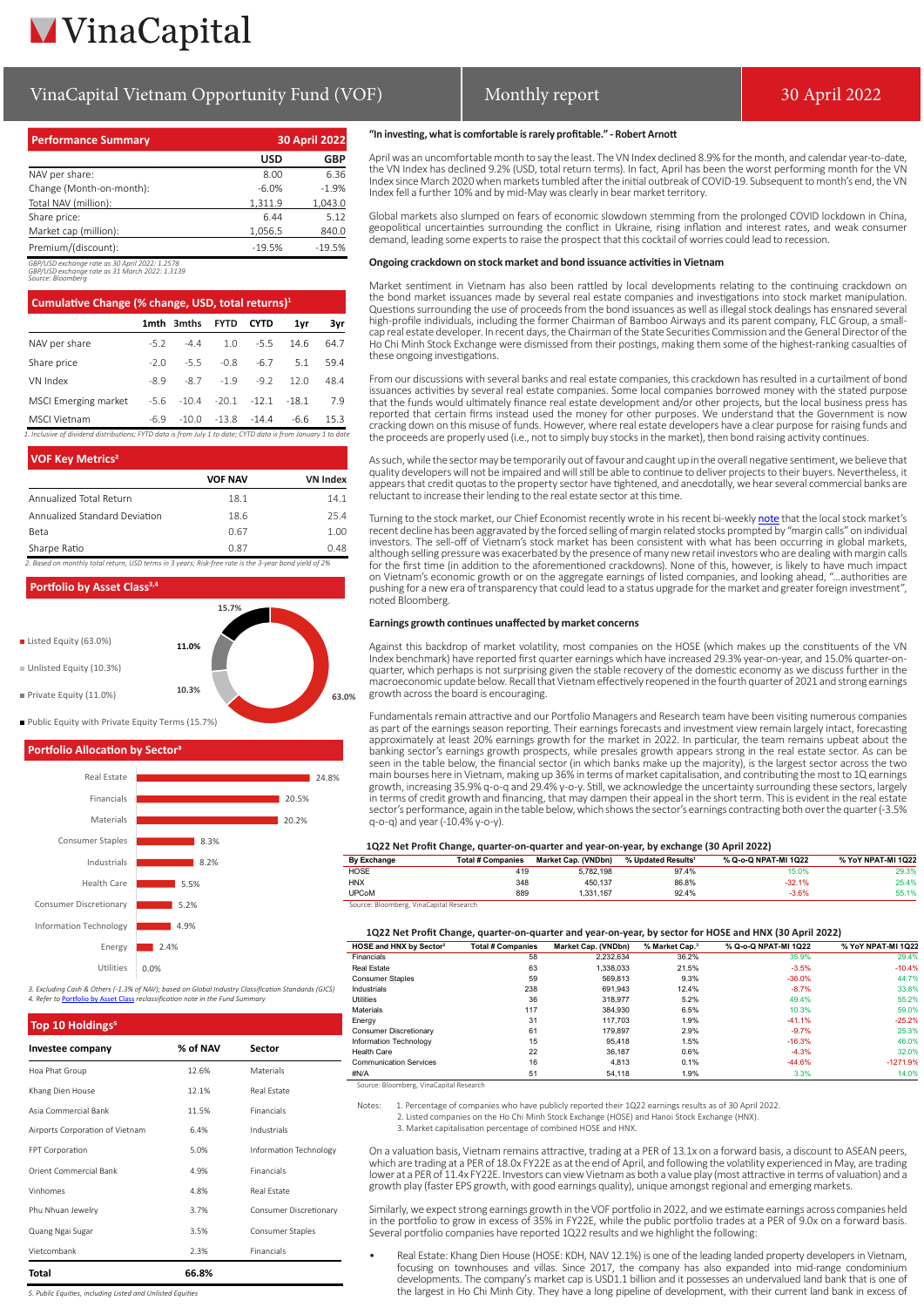## **MVinaCapital**

## VinaCapital Vietnam Opportunity Fund (VOF) Monthly report 1998 and 19922

HCMC representing at least 10 years of development. Among listed peers, only Vingroup and Novaland have large land banks in HCMC. KDH's 1Q22 profit surged 46% y-o-y to VND299 billion, but they concede that some of this was due to a re-valuation gain on one project. Our Research team maintain their presales forecast for 2022 of VND6.1 trillion from the launch of three condo projects in 2H22. KDH benefits from strong urbanisation trends and favourable demographics amongst its buyers, coupled with a low future supply of products. Their projects are the least speculative among peers due to the high demand for condos and landed property within Ho Chi Minh City, and the company's fast payment schedule is less attractive to speculative buyers.

• Consumer discretionary: Phu Nhuan Jewelry (HOSE: PNJ, NAV 3.7%) released robust 4M 2022 results, with VND12.9 trillion in revenue (+43% y-o-y), in which retail sales surged 45% y-o-y to VND7.5 trillion, and net profit increased 45% y-o-y to VND866 billion, thanks to better production volume and an improved product mix. In April 2022 alone, retail sales and net profit soared 51% and 70% y-o-y, respectively, buoyed by strong consumer sentiment now that all lockdown measures have been removed across the country. Following our recent company visit and meetings with the Chairwoman and CEO, we have confidence in PNJ's outlook for 2022 post-COVID, as it continues to gain retail market share with growth underpinned by 1) a resilient high-income and affluent customer base; and 2) the company's more effective marketing activities as reflected by the improved retail gross profit margins despite aggressive promotions.

Finally, turning to our marketing and outreach efforts, the Investment Manager recently provided updates to investors<br>at conferences in London and Europe in April and May. Video replays and presentations can be found on th <mark>ebsite</mark>. Furthermore, we are thrilled to announce that the VinaCapital Annual Investor Conference for 2022 will be held in-person in Ho Chi Minh City this year, from Wednesday, 5 October through Friday, 7 October. We will share additional information in due course, but it would be good to mark these dates in your travel schedule for later this year.

#### **Macroeconomic Commentary**

The 7-day average of new COVID cases in Vietnam plunged in April, from 127,000 at the beginning of the month to fewer than 14,000 at the end. This has contributed to the on-going recovery in Vietnam's nominal retail sales (which are partly driven by higher prices) from below 2% y-o-y growth in 2M22 to 10.4% y-o-y in March, and 12.1% y-o-y growth in April.

We continue to expect Vietnam's real retail sales (i.e., stripping out the impact of inflation) to grow by 5% in 2022, and believe that our forecast is realistic given that: 1) foreign tourists are now returning to Vietnam (we estimate and believe that our forecast is realistic given that: 1) foreign tourists are now returning to Vietnam ( that tourists accounted for around 10% of Vietnam's retail sales, pre-COVID), and 2) Vietnam's real retail sales growth<br>averaged 9% annually in the five years before COVID. Consumption accounts for about two-thirds of Vi economy, so the rebound in consumption growth as COVID issues abate supports our forecast that Vietnam's GDP will grow by 6.5% this year.

In addition to enabling Vietnam's consumers to fully resume their ordinary day-to-day economic activity, the plunge in new COVID cases also factored into the largest surge of employment in Vietnam's manufacturing sector in over a year, which in turn contributed to manufacturing output growth ticking up from 7% y-o-y in 3M22 to 8.3% in 4M22. 30.0

In contrast to that positive development, an increasing number of companies are reporting difficulties securing inputs from China. This helps explain why Vietnam's PMI was unchanged at 51.7 in both March and April, despite the abovementioned surge in employment as well as the fact that manufacturing output has now expanded in 6 of the last 7 months.

In our understanding, the supply chain issues caused by China's "Zero COVID" policy have primarily affected Vietnamese producers of low value-added products such as garments. However, factory managers across a wide range of industries are understandably concerned about this issue given the heavy reliance of Vietnam's manufacturing sector on production materials and capital goods from China that are required to produce the products that Vietnam exports (note that Vietnam had an 15% of GDP trade deficit with China last year).

At the time of writing, the Chinese government relaxed some of its COVID restrictions on factories in Shanghai, and executives at some FDI companies have made public comments that indicate an expectation that the COVID measures<br>will significantly ease within the next two months. We believe that FDI manufacturers in Vietnam would avoid s supply chain issues if China's lockdowns were eased within the next two months.

That belief is supported by the fact that the inventories of production inputs held by FDI factories have increased significantly since the beginning of 2021. Vietnam's imports rose 27% in 2021, significantly outpacing the country's 19% export growth, while export growth continued to outpace import growth during the first three months of this year. Note that most of Vietnam's imports are of production materials required by FDI manufacturers, and that imports of materials required to make high tech products surged by about 25% in 4M22.

That said, manufacturing companies' inventories of production materials shrank significantly in April, according to the April PMI survey. Meanwhile, the above-mentioned dynamic of Vietnam's import growth outpacing export growth reversed in April – presumably because those companies were not able to import all the inputs they wanted to purchase from their suppliers in China. 6000

Further to that last point, Vietnam's exports grew by 16.5% to USD122.5 billion in 4M22 versus import growth of 15.3% to USD120.0 billion. Consequently, Vietnam's trade surplus increased from USD1.5 billion in 4M21 to USD2.5 billion in 4M22, which in-turn helped support the value of the VN Dong. The USD-VND exchange rate depreciated by just 0.5% during the month versus a circa 4% depreciation in the value of the Chinese Yuan (keep in mind that the US Dollar/DXY Index increased by nearly 5% during the month).

Finally, two other factors currently supporting the value of the VN Dong are: 1) an 7.6% y-o-y increase in FDI<br>disbursements to USD5.9 billion in 4M22, and 2) Vietnam's CPI inflation rate remained modest at just 2.6% in Ap which has encouraged local savers to keep their money in VN Dong (on which they can earn a 4-6% interest rate on short-term bank deposits) rather than exchanging it into USD.

| <b>Macroeconomic indicators</b>      |        |          |            |                  |  |  |  |
|--------------------------------------|--------|----------|------------|------------------|--|--|--|
|                                      | 2021   | April-22 | <b>YTD</b> | YOY <sup>1</sup> |  |  |  |
| GDP growth (%)                       | 2.6    |          |            | 5.0%             |  |  |  |
| Inflation <sup>2</sup> $(\%)$        | 1.8    | 2.6      | 2.1        |                  |  |  |  |
| FDI commitments (USDbn)              | 24.3   | 1.7      | 9.0        | $-19.8%$         |  |  |  |
| FDI disbursements (USDbn)            | 19.7   | 1.5      | 5.9        | 7.6%             |  |  |  |
| Imports (USDbn)                      | 332.2  | 32.5     | 120.0      | 15.3%            |  |  |  |
| Exports (USDbn)                      | 336.3  | 33.3     | 122.5      | 16.5%            |  |  |  |
| Trade surplus/(deficit) (USDbn)      | 4.1    | 0.9      | 2.5        |                  |  |  |  |
| Exchange rate (USD/VND) <sup>3</sup> | 23,145 | 23,140   |            |                  |  |  |  |

*Sources: GSO, Vietnam Customs, MPI, Bloomberg|1. GDP is annualised rate, updated quarterly; FDI and trade data is YTD y-o-y |2. Monthly y-o-y change; Annual is 12-month average change in CPI per GSO|3. BBG-State Bank of Vietnam Avg. USD/VND Interbank rate*

# 8.0





**Registered & disbursed FDI, cumulative YTD (USDbn)**



**Monthly trade balance (USDmn)**





*Source: GSO, Vietnam Customs, Bloomberg*